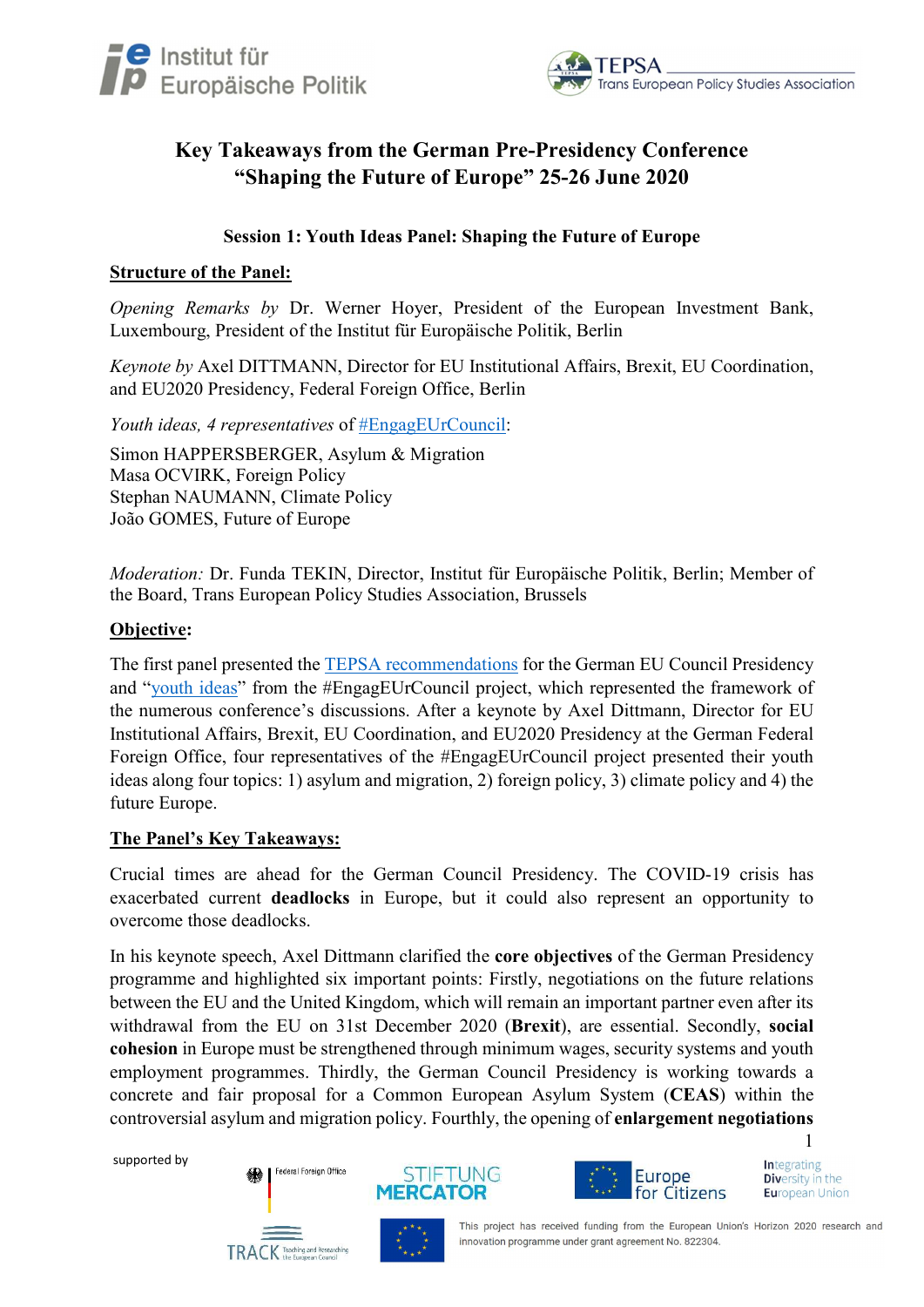



with Albania and Northern Macedonia, which have already been initiated by the Croatian Presidency, is of central importance. Fifthly, the EU must adopt a united stance towards China and strengthen its partnership with the African Union. Sixthly, the conference on the future of Europe, even if its start needed to be postponed due to the pandemic, should be able to play a key role in shaping the future of the EU. In principle, the German Council Presidency will strive to ensure that the EU emerges stronger from the crisis.

The first panel of the conference foresaw also the active participation of young students from the #EngagEUrCouncil project, who highlighted four main demands: (1) With regard to the EU Asylum and Migration Policy, the untenable situation in the Mediterranean and Greek refugee camps needs to be urgently addressed by the EU. Cases of asylum seekers should be handled individually and instead of criminalizing aid organisations, their expertise and knowledge should be included to complement member states' action. (2) With regard to its foreign policy, the EU should achieve greater strategic autonomy. The German Council Presidency should strengthen external action, including the Common Security and Defence Policy (CSDP), the Common Foreign and Security Policy (CFSP) and Global Strategy frameworks as well as continuing discussions also on difficult topics with partners like Turkey. (3) Decisive climate action in the EU is more important than ever. The Commission's recent Multiannual Financial Framework (MFF) proposal could represent a vehicle towards a green recovery from the COVID-19 Pandemic. (4) The Conference on the Future of Europe, which had to be postponed due to the pandemic, will play a key part in shaping the EU's future.

On the first point, the German Council Presidency will encourage the Commission to make a concrete fair proposal for the CEAS including close partnerships with countries of origin. On the second point, the discussants agreed that the EU should work towards a stronger role on the world stage. With regard to the third point, the German Presidency is determined not to lose focus on climate action and will reassert the EU's goal of carbon neutrality until 2050. Finally, with regard to the fourth demand, emphasising the participation of EU citizens in line with the conference on the future of Europe, the speakers of the panel agreed that the reconstruction of a closed and strong Europe is only possible through the active involvement of citizens of all EU member states.

## Outlook:

The German Council Presidency will try to make its contribution in order for the EU to come stronger out of the crisis than before and to achieve the aforementioned objectives.

supported by







**Integrating Diversity in the European Union** 

This project has received funding from the European Union's Horizon 2020 research and innovation programme under grant agreement No. 822304.

2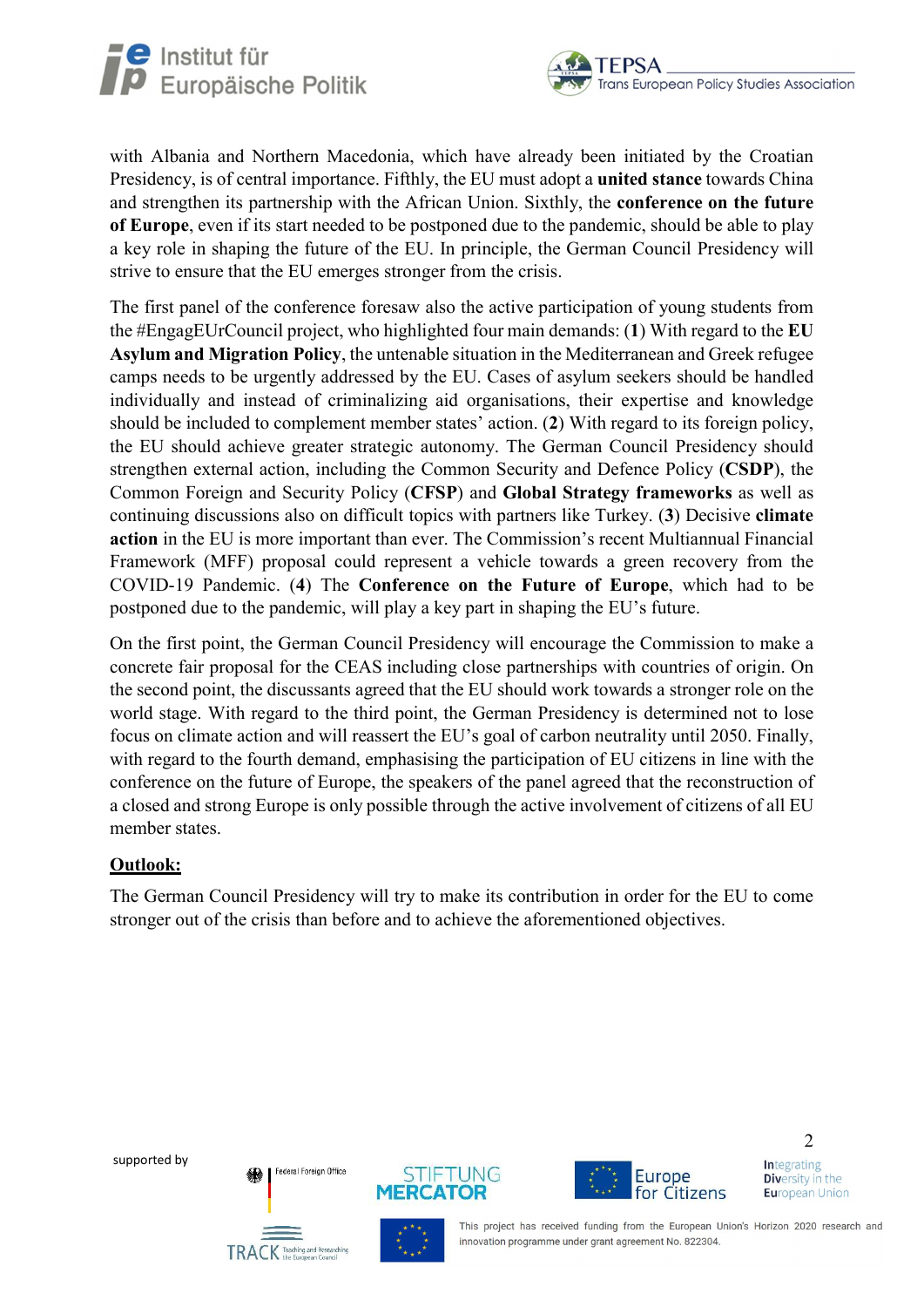



## Session 2: The EU's differentiated future after Brexit, **InDivEu Panel**

#### Structure of the Panel:

Axel DITTMANN, Director for EU Institutional Affairs, Brexit, EU Coordination, and EU2020 Presidency, Federal Foreign Office, Berlin

Prof. Dr. Brigid LAFFAN, Director, Robert Schuman Centre for Advanced Studies, European University Institute, Florence

Prof. Dr. Frank SCHIMMELFENNIG, Center for Comparative and international Studies, ETH Zurich

Dr. Funda TEKIN, Director, Institut für Europäische Politik, Berlin

Moderation: Dr. Christian FROMMELT, Director, Liechtenstein Institute, Bendern

## Objective:

After the 23 June 2016 referendum and the UK's decision to withdraw from the EU, Brexit became official on 31 January 2020. As a result, the UK and the EU have entered into complex negotiations of their future relationship, which have been overshadowed by the COVID-19 pandemic. Both sides seem to be willing to strive for an agreement in order to avoid, for instance, major economic distortions. However, although the risk of a "no deal" Brexit as in October 2019, which would have entailed the UK immediately leaving the EU with no agreement and no transition period, seemed to belong to the past, a new "no deal" 2.0 Brexit cannot be excluded. The current situation begs the question of what influence the COVID-19 pandemic has on the outcome of the Brexit negotiations and whether a "no deal" 2.0 Brexit is even more likely as of today. Moreover, will Brexit affect forms of differentiated integration in the EU? Differentiated integration corresponds to modalities of integration or cooperation that allow states (EU members and non-members) and sub-state entities to work together in nonhomogeneous, flexible ways.

#### The Panel's Key Takeaways:

The panel highlighted three main points. First, Brexit represents an economic, legal and political challenge for the EU, which needs to be addressed in a tough timeframe. The EU however still benefits from an asymmetric negotiation setting. The COVID-19 crisis affects the timing of the negotiations and has weakened the British government in London, which shows now, conversely to the past, a clear desire for a deal. This implies that the UK will have to compromise more than the EU. In the face of numerous disagreements between the two parties, the EU must above all protect the Union and membership must matter. Brexit is a 'lose-lose-situation' and the open question remains how to mitigate losses and ensure that the losses of the EU are contained. It is further important to pursue a dynamic capacity in the agreement, given that the UK will not always be governed by hard Brexiteers. At the same time, the agreement cannot be fragmented and the establishment of a single governance

supported by







**Integrating** Diversity in the

**European Union** 

3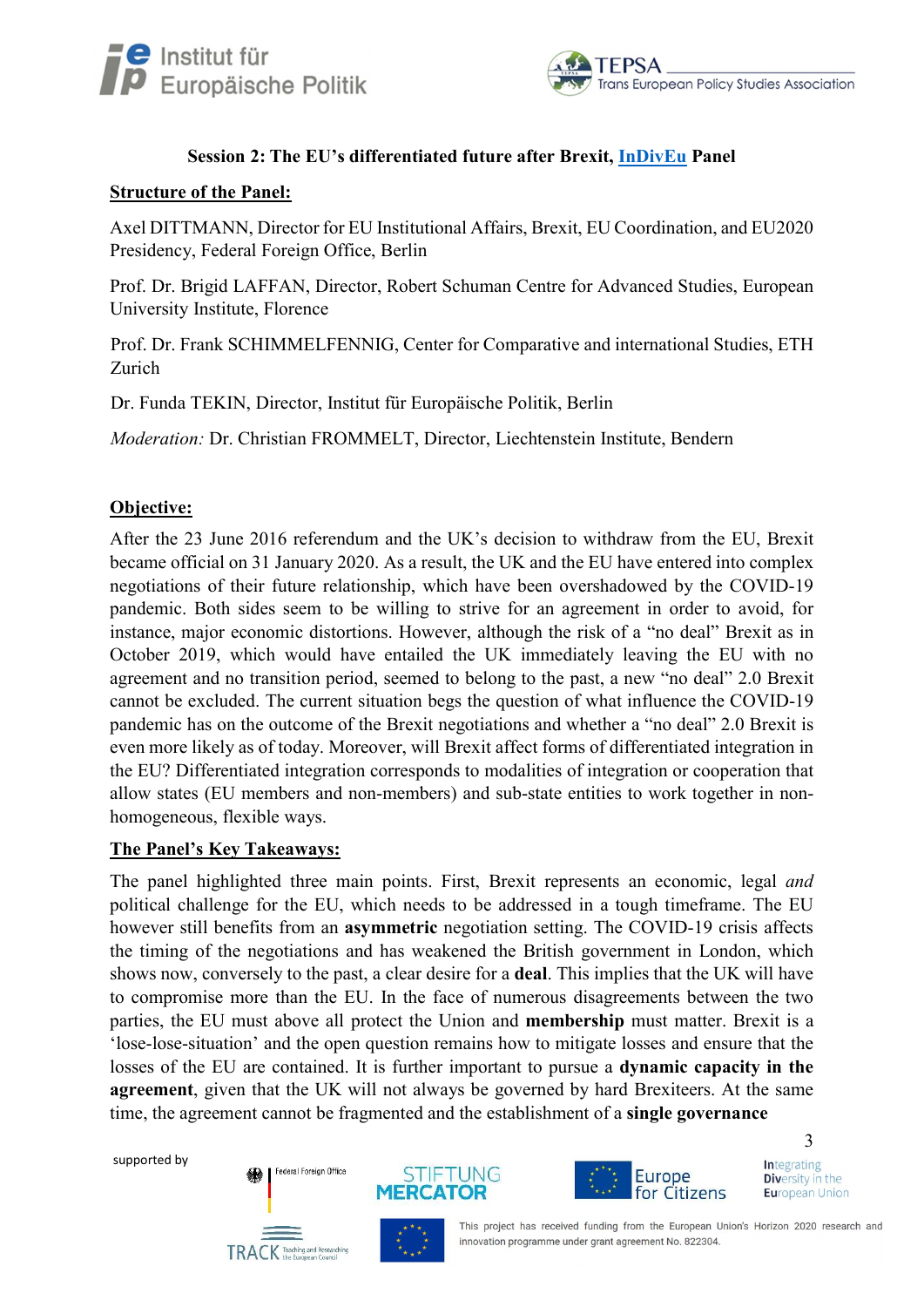



mechanism will be essential in this regard. The EU's relations with Northern Ireland and Scotland will also need to change, given that citizens in the two regions voted against Brexit and in favour of EU membership but are taken out of the EU nevertheless.

Second, the **Political Declaration** although not a binding text represents a "guiding principle" and probably the only good basis for negotiations between the EU and the UK in order to achieve progress. However, the EU will not compromise on the integrity and functioning of the single market. Moreover, due to Brexit, new alliances might emerge within the EU between members. Hence, the EU will need to have a specific focus on key foreign policy issues in the future.

Third, although Brexit does not represent an actual "gamechanger" for the dynamics of internal or external differentiated integration in the EU, it will nevertheless have an influence on relations within the EU and future alliances regarding differentiated integration.

With regard to the internal differentiation, Brexit will have on the one side a quantitative effect and reverse the differentiation trend in integration by bringing back the level of differentiation in the EU to pre-Eastern enlargement levels. It will also have on the other side a qualitative effect on internal differentiation: Brexit will disrupt the European multi-tier structure by removing the UK from the outer circle of members. This might make the system more centripetal. Before Brexit, Great Britain was a "champion of differentiated integration", closely followed by Denmark. However, it is not to be expected that Denmark or Sweden in particular will give greater preference to deeper integration simply because of the absence of Great Britain in the EU.

With regard to the link between Brexit and **external differentiated integration** with a minimal trade agreement at best, Brexit is unlikely to redefine external differentiated integration. Hence, at present, Brexit does not set a precedent for future forms of the EU's external differentiated integration. Ultimately, future UK-EU relations demand a tailor-made approach just like future EU-Turkey relations.

## Outlook:

Although the EU might be profiting in the near future from the COVID-19 crisis, which will affect the timing of negotiations with the UK, finding a compromise will remain challenging. Moreover, Brexit will not be a "gamechanger" in view of differentiated integration.

supported by







**Integrating** Diversity in the **European Union** 

4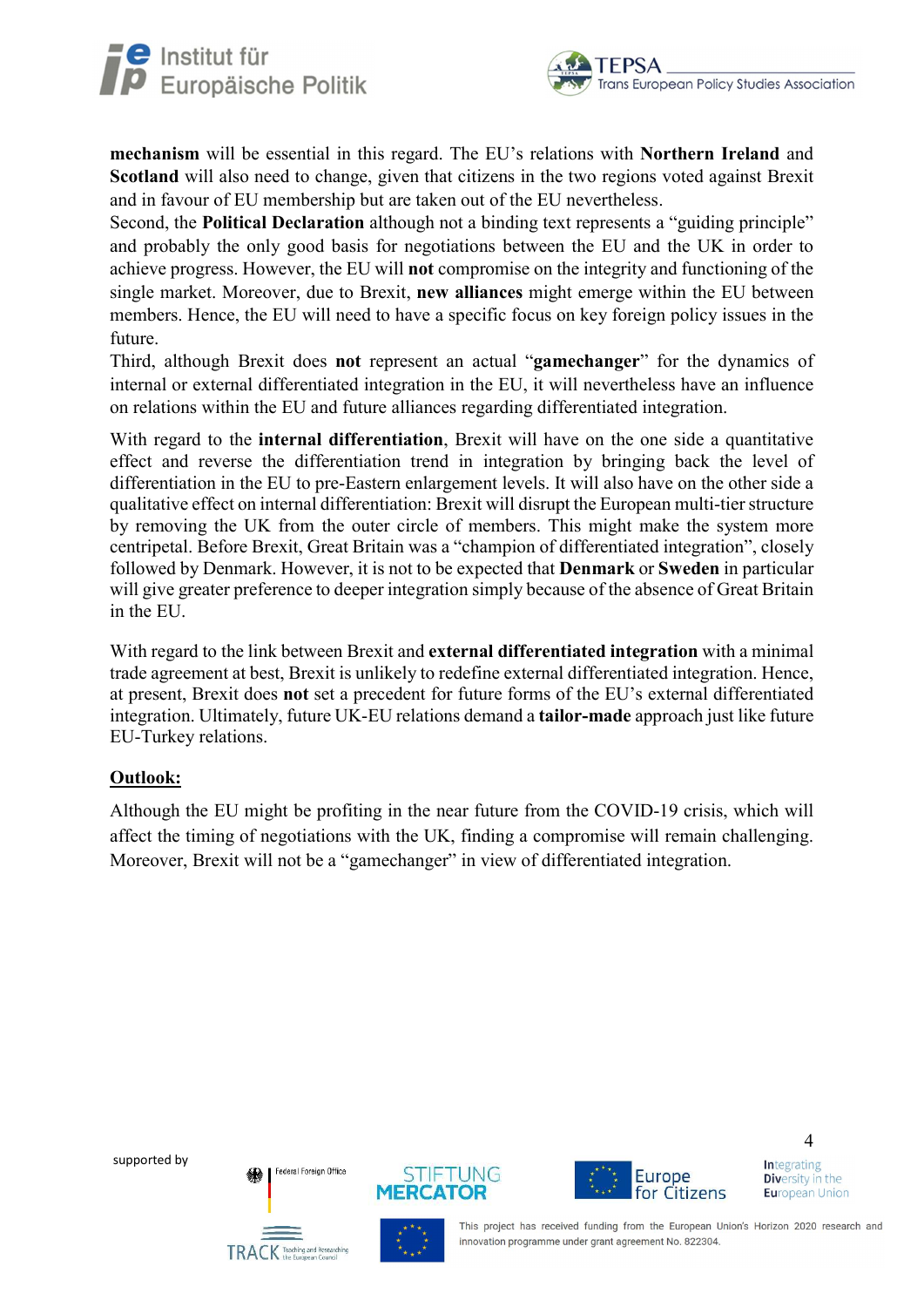



## Session 3: Parallel Roundtables

### 3.1 Migration and Asylum

### Structure of the Roundtable:

Stephan MAYER, Parliamentary State Secretary to the Federal Minister of the Interior, Building and Community, Berlin

Prof. Dr. Jaap DE ZWAAN, Emeritus Professor, Erasmus University Rotterdam

Prof. Dr. Adriaan SCHOUT, Clingendael Netherlands Institute of International Relations / Radboud University, Nijmegen

Prof. Dr. Florian TRAUNER, Institute for European Studies, Vrije Universiteit, Brussels

Moderation: Dr. Vittoria MEISSNER, Institut für Europäische Politik, Berlin

### Objective:

Whereas the COVID-19 pandemic and its health, economic and social consequences have become the main priority on the Presidency's agenda, migration and asylum related issues should not fall behind. The roundtable addressed three main questions. First, whether the New Pact on Migration and Asylum, which should have been published by the Commission at the end of June 2020, will deliver a migration and asylum policy that is acceptable to member states and, at the same time, fit for the challenges the EU is currently facing. Second, what could be a pragmatic approach to the presidency's effort of revising the CEAS. Third, how the unique Schengen system can be safeguarded and remain intact against various crises.

## The Roundtable's Key Takeaways:

Due to the COVID-19 crisis, EU member states have been increasingly differing in how they receive asylum seekers and manage their borders. This threatens the common European asylum policy as well as the Schengen area. Migration issues need to be tackled through a comprehensive European dialogue as well as a best practice approach in order to fight the COVID-19 pandemic across the EU.

Against this backdrop, the German Presidency is planning reforms in the area of border management by strengthening the European Border and Coast Guard Agency (EBCG) Frontex and by improving digital migration management. Nonetheless, the complex issue of responsibility in the asylum and migration policy area seems to remain unaddressed. In case of a massive influx of migrants, it is the collective responsibility of the member states to provide for an adequate infrastructure and sufficient human capacity in the responsible member state.

The focus needs to be also set on the current border management system of the EU and its shortcomings. The current EU border system relies on both centralised EU agencies and decentralised national agencies. What is urgently needed, however, be it centralised or decentralised, is an effective border management enforcement system. Moreover, ever-

supported by







**Integrating** Diversity in the **European Union** 

5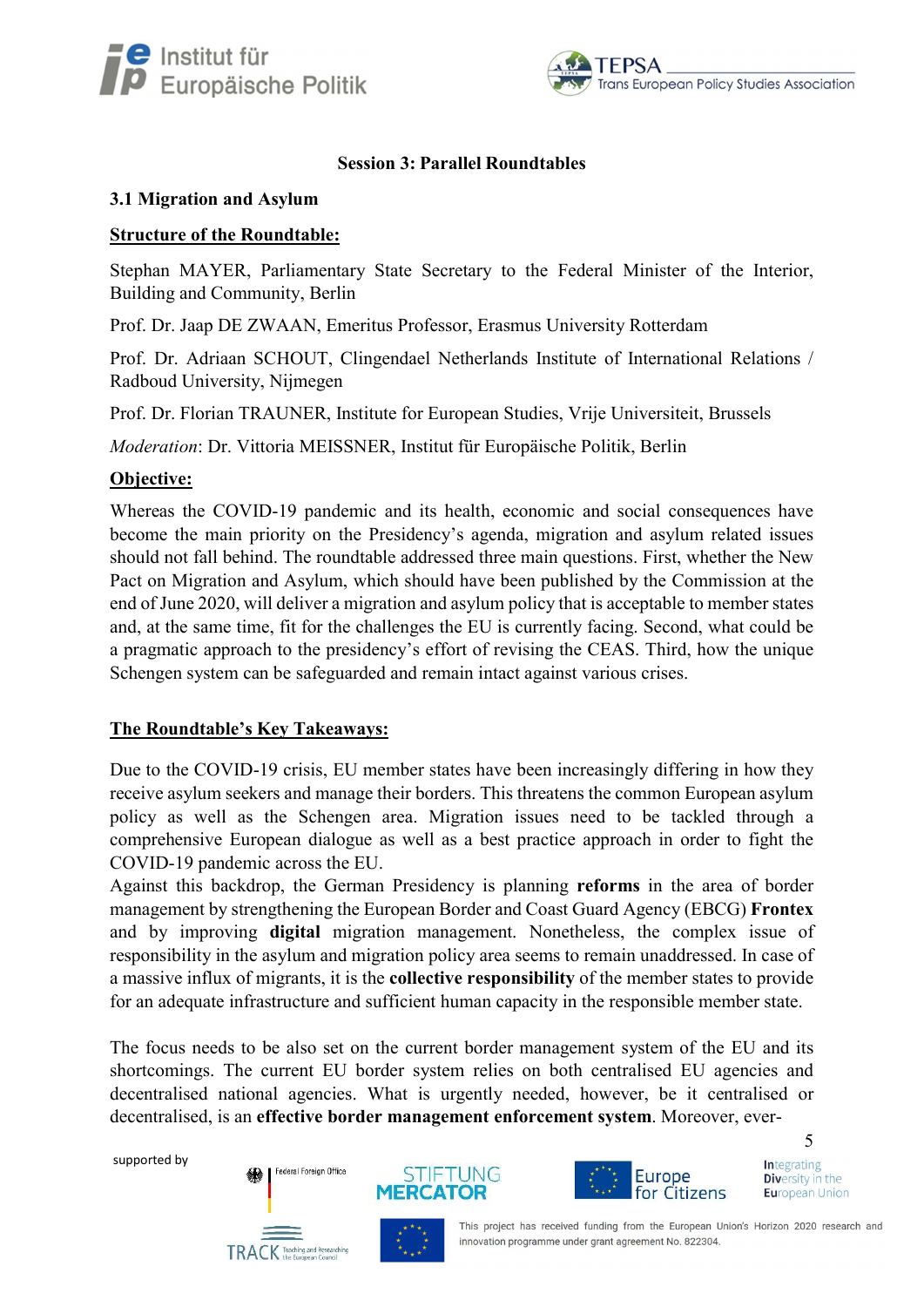



recurring problems of the Common European Asylum System (CEAS) remain relevant. When it comes to the internal redistribution of asylum seekers, the unfairness of the Dublin system (the so called "Dublin lottery") keeps on calling for an ambitious reform, which should bring about a paradigm shift. This paradigm shift could be brought about by avoiding decisions at member state level in shaping EU asylum policy, by ensuring fast and centralised EU decisions on asylum applications in EU hotspots and by creating incentives for municipalities and cities to receive asylum seekers. Slight amendments in current directives will not suffice to reform the CEAS.

Finally, there is a risk that the forthcoming EU Pact for Migration and Asylum will overly focus on the cooperation with countries of origin, thereby neglecting the internal dimension of EU asylum policy.

## Outlook:

The German Presidency needs to primarily aim at fostering political will and focus on cornerstone reforms to lay the ground for a comprehensive reform later on. In addition to the EURODAC directive, there is a whole package of legislative proposals that need to be negotiated, including a reform of the European Asylum Support Office and the Return directive, which are both cornerstones of the CEAS.

## 3.2 Enlargement and Neighbourhood Policy

## Structure of the Roundtable:

Prof. Dr. Danijela JAĆIMOVIĆ, Faculty of Economics, University of Montenegro, Podgorica

Edgar GANSEN, Head of Division EU External Policies incl. EU-Enlargement, Federal Foreign Office, Berlin

Dr. Ilke TOYGÜR, Elcano Royal Institute, Madrid

Discussant: Prof. Dr. Giorgi KHISHTOVANI, Research Director, PMC Research Center,

Tbilisi

Discussant: Dr. Yuriy YAKYMENKO, President, Razumkov Centre, Kyiv

Moderation: Dr. Katrin BÖTTGER, Director, Institut für Europäische Politik, Berlin

## Objective:

During its term, the German Presidency will need to strengthen the EU's special responsibility for the countries of the Western Balkans as well as of its southern and eastern neighbours. Only if the EU can effectively and visibly demonstrate its ability to act as well as its benefit in these regions, including in overcoming the COVID-19 pandemic and comprehensively strengthening resilient crisis prevention systems, will it be able to act as a credible actor on the global stage. Against this backdrop, the question arises to what extent the European Union can cope with the significant socio-economic impact of the COVID-19 crisis in the Western Balkans, thus

supported by







**Integrating** Diversity in the **European Union** 

6

innovation programme under grant agreement No. 822304.

This project has received funding from the European Union's Horizon 2020 research and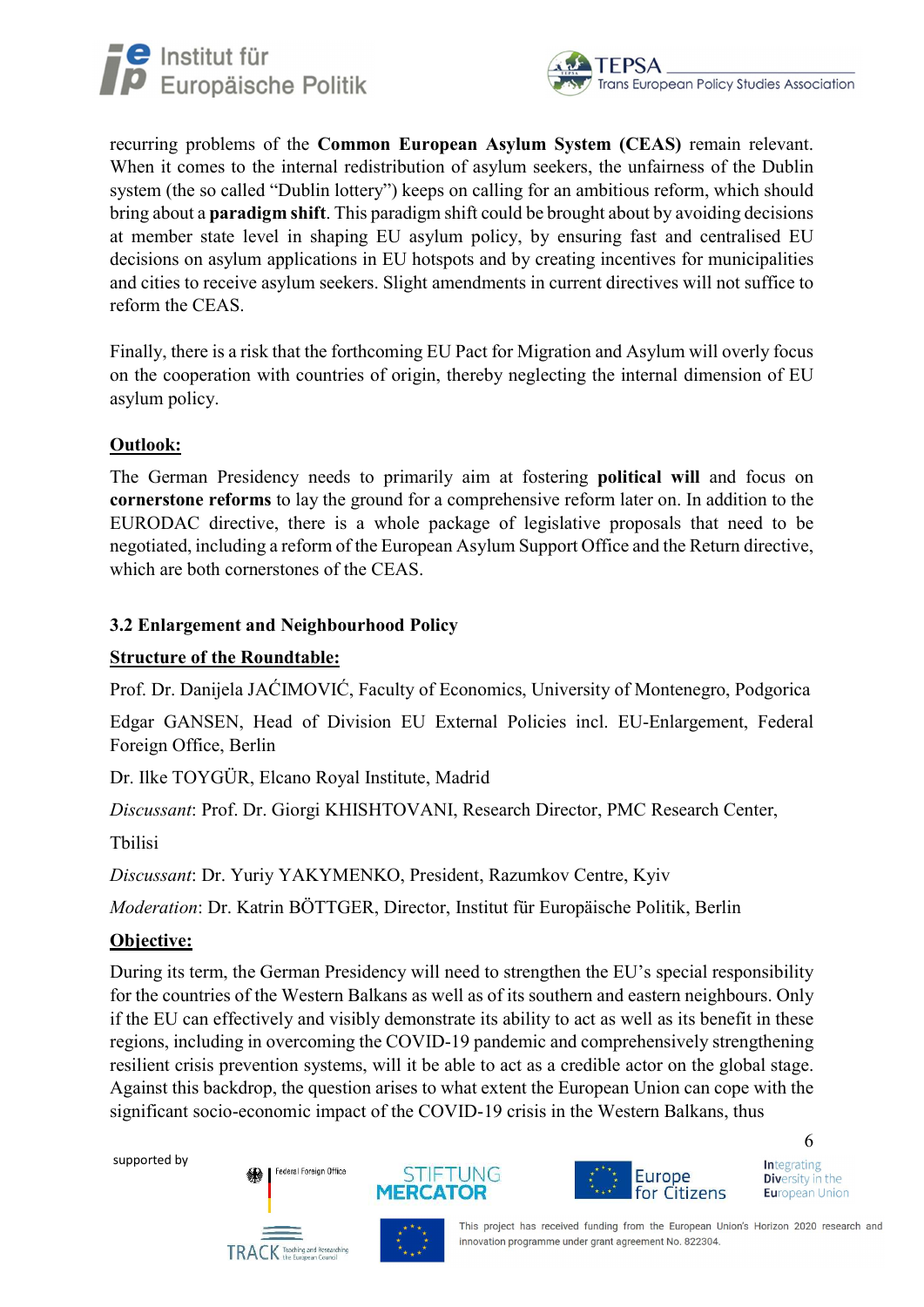



ensuring stability in the neighbourhood. Moreover, how can the European Union continue the enlargement process with regard to the Western Balkans, if necessary, and deepen cooperation in the region? When looking toward East, the EU needs also to pay particular attention to the Eastern Partnership policy beyond 2020 and to the joint commitment of building a common area of shared democracy, prosperity and stability. What could be done in the future to achieve this joint commitment?

## The Roundtable's Key Takeaways:

The EU Enlargement Policy as well as the instruments of the Neighbourhood Policy are (despite some dysfunctional membership talks as in the case of Turkey) among the most effective geopolitical tools as well as a geopolitical "must" for the EU. The Eastern Partnership (EaP) is a key aspect of the EU's geopolitical orientation. Political conditionality is in this case closely linked to clear accession prospects of eventual membership for the countries of the EaP in the EU integration process as well as for countries in the Western Balkans. EU credibility accordingly requires clear criteria, strict conditionality, detailed benchmarks as well as a clear perspective on EU membership for candidate countries.

The EU has an overwhelming interest in stabilising the Western Balkan region and in realigning its borders. Despite this evident interest, divergent discussions about the accession process for instance of Albania and North Macedonia continue to take place within the EU, given that some EU member states, e.g. France and the Netherlands, are not in favour of using the EU enlargement process to stabilise these countries. Moreover, France wants to see a change in the current accession methodology before negotiations can be opened with prospective members.

A further open question is whether there will be an "Eastern Partnership+" in the near future for partner countries such as Georgia and Ukraine, in order to push for further rapprochement with the EU. At the same time, the functionality of the current partnership and the danger of losing individual states during the integration process seems to suggest that the status quo should be favoured.

There are many similarities as well as some differences between the two mentioned regions. The German Presidency will need to keep analysing the different layers concerning citizens, national elections, trade agreements and the rule of law in its neighbouring countries, which are all issues closely intertwined with processes at the international level.

The EU-Turkey relations represent a sui generis case. In this case, the connection between political conditionality and a clear accession perspective is breaking down and the accession negotiations with Turkey, which are correspondingly dysfunctional, have come to a standstill since June 2018. However, the challenges attached to these negotiations are still preferred to the option of an undefined strategic partnership.

supported by







7 **Integrating** Diversity in the **European Union**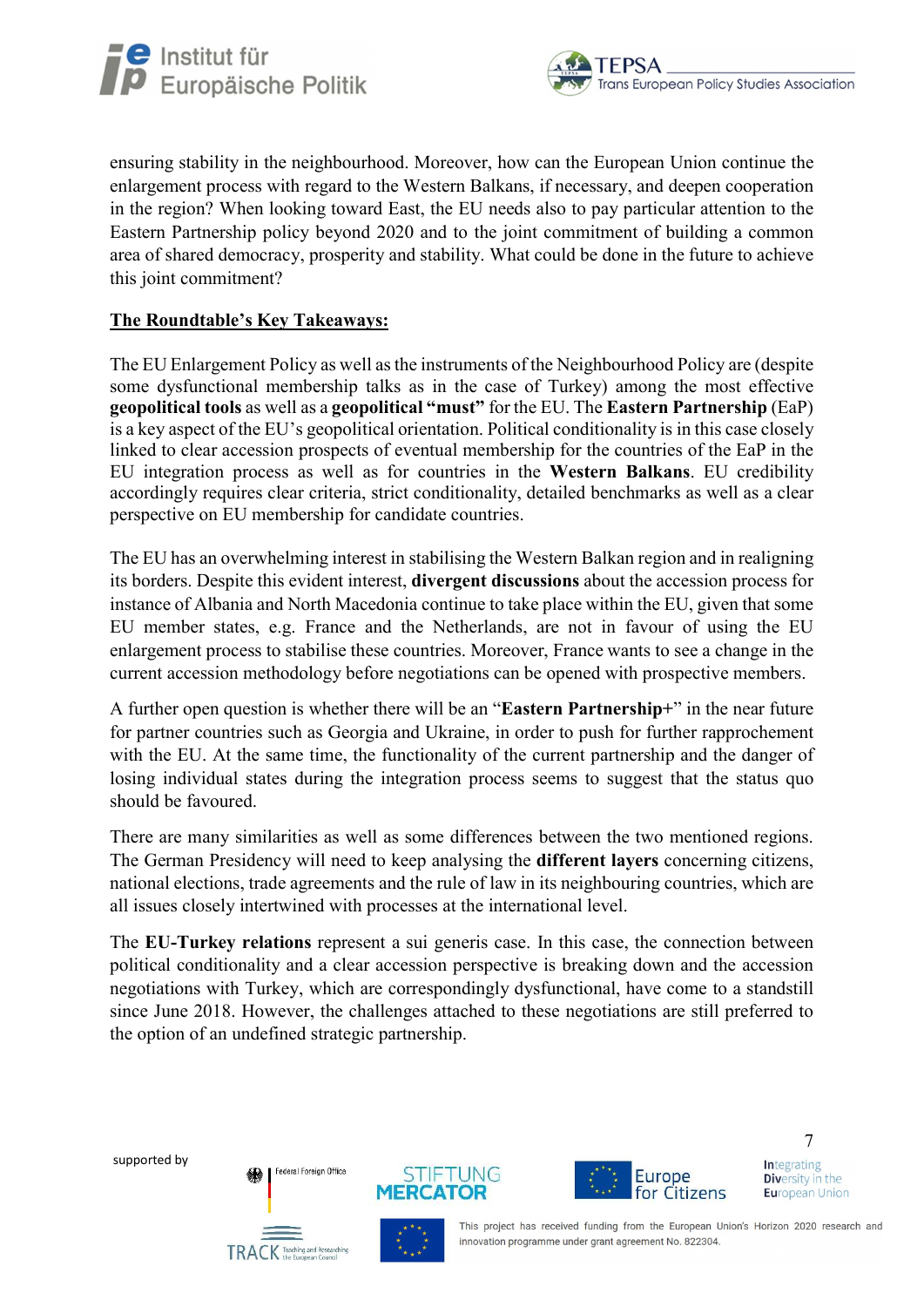



## Outlook:

The effects of the COVID-19 pandemic in the partner countries and the possibilities of a joint pan-European recovery from the crisis will need also to be addressed in the nearer future.

## 3.3 European Green Deal

### Structure of the Roundtable:

Univ.-Prof. Dr. Christian CALLIESS, LL.M. Eur, Free University Berlin

Sabine NALLINGER, Managing Director, Foundation  $2^\circ$  – German Businesses for Climate Protection, Berlin

Dr. Karsten SACH, Director-General, International and European Policy, Climate Policy, Federal Ministry for Environment, Nature Conservation and Nuclear Safety, Berlin

Prof. Dr. Gaby UMBACH, European University Institute, Florence

Moderation: Univ.-Prof. Dr. Johannes POLLAK, Webster Vienna Private University

### Objective:

The German Council Presidency 2020 should pursue a sustainable and inclusive growth strategy that aims at strengthening the economy and preserving jobs as well as promote European social cohesion. To achieve these goals, it will be necessary to ensure that the transition to a sustainable economy is based on the European Green Deal and that the digital transformation plays a central role as well.

In this regard, many questions emerge as to the extent to which the economic recovery during and after the COVID-19 pandemic can be in line with the objectives of the European Green Deal. Moreover, does the crisis create scope for action and if so, can and should it be filled with the European Green Deal?

#### The Roundtable's Key Takeaways:

The achievement of a green and sustainable future needs to be a core task of the German Presidency. The European Green Deal should be at the heart of the EU Recovery Package and investments should be redirected accordingly. Economic recovery can and must be combined with the goal of achieving net zero emissions, nature conservation, a circular economy and sustainable digitalisation. However, opinions still differ as to how the measures could be implemented and which aspects should be prioritised

One possible step could be to reformulate the strategies of the European Green Deal, as they are still too abstract and therefore difficult to implement. In addition, a dialogue with the industry would also have to take place in order to implement ultimately feasible measures. Furthermore, competitiveness vis-à-vis third countries remains also relevant and should not be jeopardised. In this context, the financial aspect, in the form of support to the member states,

supported by







**Integrating** Diversity in the **European Union** 

8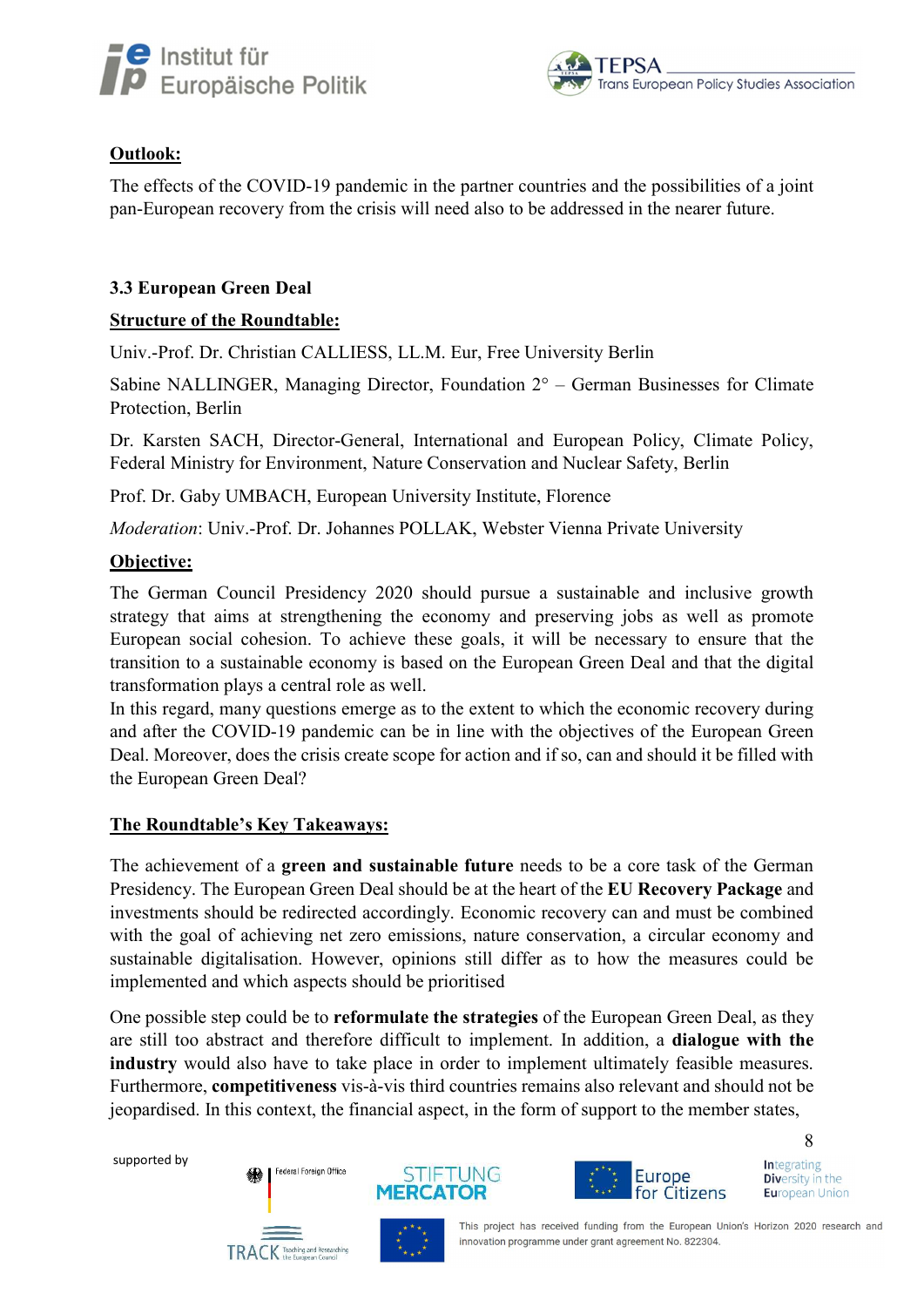



should not be underestimated in order to enable implementation of the measures, such as strengthening the Just Transition Fund, which is intended to support the 108 coal regions of the EU in their transition to a low-carbon economy. A further demand of the roundtable with regard to the European Green Deal was therefore to close the gap between promises made and actual results. One possibility to do so would be to integrate the deal into the EU COVID-19 rescue package by introducing renewable energy projects, especially wind and solar energy, and to give impetus to a clean hydrogen economy in Europe. In addition, the installation of one million charging points for electric vehicles as well as the promotion of rail travel should help to achieve **clean mobility and logistics** in Europe's cities and regions. To this end, it is essential to include the demands and recommendations of European citizens and in particular, those of the younger generation in order to send clear signals and ultimately halt climate change.

## Outlook:

The COVID-19 crisis should be taken as an opportunity for a sustainable and green change in the EU.

## Session 4: Must the EU 'learn to speak the language of power'?

## Structure of the Panel:

Prof. Dr. Stefan FRÖHLICH, Institute of Political Science, University of Erlangen-Nuremberg

Sebastian GROTH, Director for Policy Planning, Federal Foreign Office, Berlin

Dr. Nicoletta PIROZZI, Istituto Affari Internazionali, Rome

Moderation: Prof. Dr. Senem AYDIN-DÜZGIT, Istanbul Policy Center, Faculty of Arts & Social Sciences, Sabanci University, Istanbul

## Objective:

The EU has a major responsibility to help shape the global order in terms of greater international coordination and cooperation as well as more sustainability and solidarity. Which measures are necessary for a strong Europe that can assert its strategic autonomy, promote international standards as well as exercise its influence in the geopolitical competition with China and the United States? What happens if US President Trump is re-elected? In relation to these questions, what will the potential future of further defence cooperation in the EU be and how will Europe respond in the medium to long run to an increasingly assertive Russia in both the Eastern and the Southern neighbourhood? Similarly relevant is the economic aspect, which concerns again relations with China and which might take on new shapes in a post-COVID-19 world.

supported by







**Integrating** Diversity in the **European Union** 

9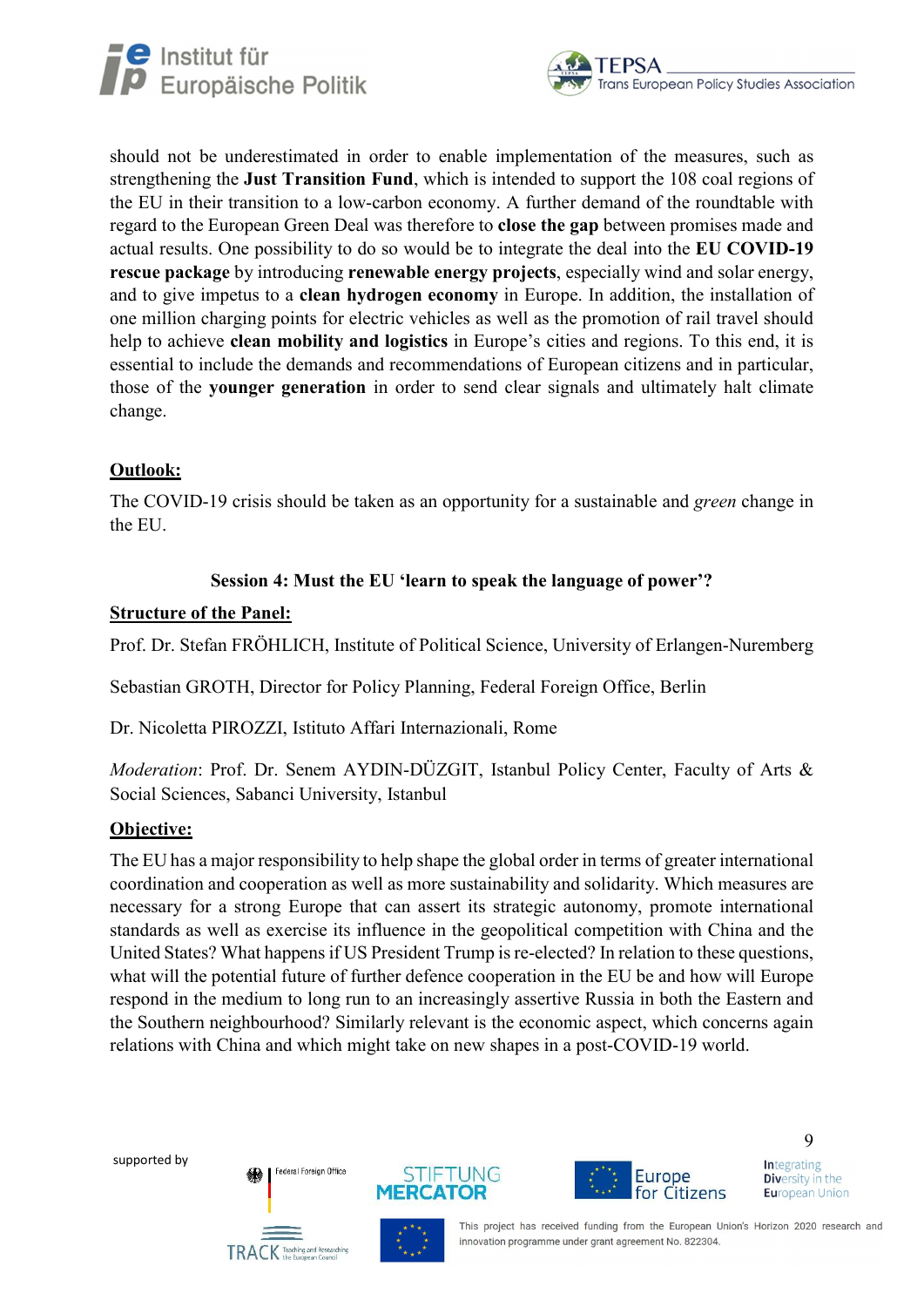



## The Panel's Key Takeaways:

The core of the EU's strength resides first in its economic power, which is often underestimated. In fact, China, Russia, and the US are all bound to the EU through strong mutual economic dependence, which hampers their ability to thrive if the EU is struggling. This allows the EU to also fight for sustainability standards as well as social standards on the world stage. Secondly, the EU also possesses strategic power by continuously working on a strengthened CFSP and CSDP as well as its European Union Global Strategy. Thirdly, the EU's normative power has also become particularly strong in the context of the COVID-19 crisis. The EU seems to be quite successful in responding to the crisis through a renewed solidarity among its member states, if compared with other national models at the international level.

However, mere economic and normative power alone might not be enough when considering the current challenges faced by the EU. These challenges range from Brexit and the COVID-19 pandemic to a threatened and weakened multilateralism, although this is the instrument currently needed most. With the US retrenching from its leadership position on the world stage and consequent weakened transatlantic relations, while China and Russia promote an aggressive foreign policy, the liberal order and multilateralism have come under threat. Additionally, the EU's relations with Turkey and the US, two of its formerly strongest allies, are increasingly deteriorating, a situation that has been exacerbated by the COVID-19 crisis.

In order to strengthen the EU, a possible reform proposal could be the introduction of qualified majority voting (QMV) in the CFSP. Furthermore, in view of the mentioned overall goal existing projects like the Permanent Structured Cooperation PESCO should be also reinforced through budgetary increases under the new MFF.

With regard to China and the US specifically, the EU needs to be careful not to 'decouple' with either of them, while simultaneously actively working towards a balanced Brexit deal. With regard to the latter, it would be in both parties' best interest to continue cooperating in the area of European defence infrastructure, regardless of the negotiation's outcome.

#### Outlook:

While the EU speaks the 'language of power' better than some might expect, it is still in dire need of broadening its vocabulary and improving its 'fluency' in order to adapt to a more challenging global environment.

supported by







**Integrating Diversity in the European Union** 

10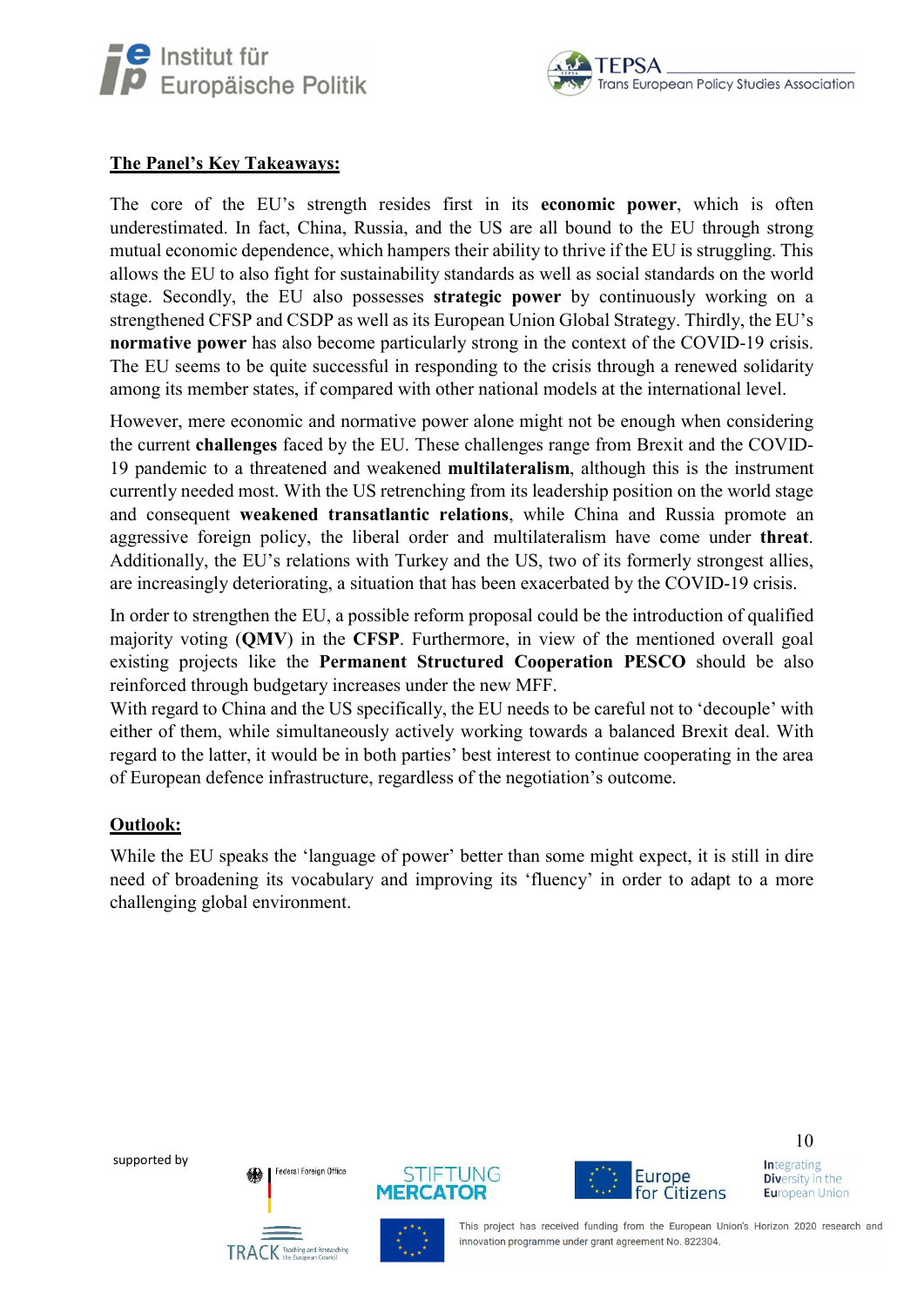



### Session 5: Parallel Roundtables

#### 5.1 Institutional Reforms in Times of Crisis Management

### Structure of the Roundtable:

Dr. Katrin AUEL, Institute for Advanced Studies Vienna

Gaby BISCHOFF, Member of the European Parliament, Brussels

Jim CLOOS, Deputy Director-General of the General Secretariat of the

Council of the European Union, Brussels

Prof. Dr. Wolfgang WESSELS, Center for Studies in Turkey and the European Union, University of Cologne

Moderation: Prof. Dr. Michael KAEDING, Department of Political Science, University of Duisburg-Essen

## Objective:

Only all Europeans together can shape the future of the European Union. This is one of the guiding principles behind the idea of a Conference on the Future of Europe initiated by the Commission. The Conference provides a forum for a broad debate on the EU's longer-term goals, but also on the lessons that the EU is learning from the COVID-19 pandemic. The Council, the Commission and the European Parliament should reach agreement on the structure and mandate of the conference as soon as possible and clarify how such a conference can take place under the unprecedented conditions caused by the pandemic. Besides the Council, the European Parliament and the European Commission, in the months to come new and considerable political challenges lie ahead also for the European Council, which remains a key institution. The question remains open about which institutions are relevant in crisis management.

## The Roundtable's Key Takeaways:

The Conference on the Future of Europe (COFE) and the concomitant crisis could represent a window of opportunity for the EU to tackle the internal and external challenges that have emerged since the Lisbon Treaty.

During the COVID-19 crisis, national reflexes by member states that affected even major achievements of European integration such as the area of free movement were followed by a "federalist moment" as member states eventually tried to give a common response to the crisis. As a result, the challenges raised by the pandemic could give a **positive impetus** to the COFE.

In times of crisis, the EU should not primarily focus on institutional reforms, but rather on the capacity of existing institutions. During any crisis, all eyes are on the executive in order to

supported by







**Integrating Diversity in the European Union** 

11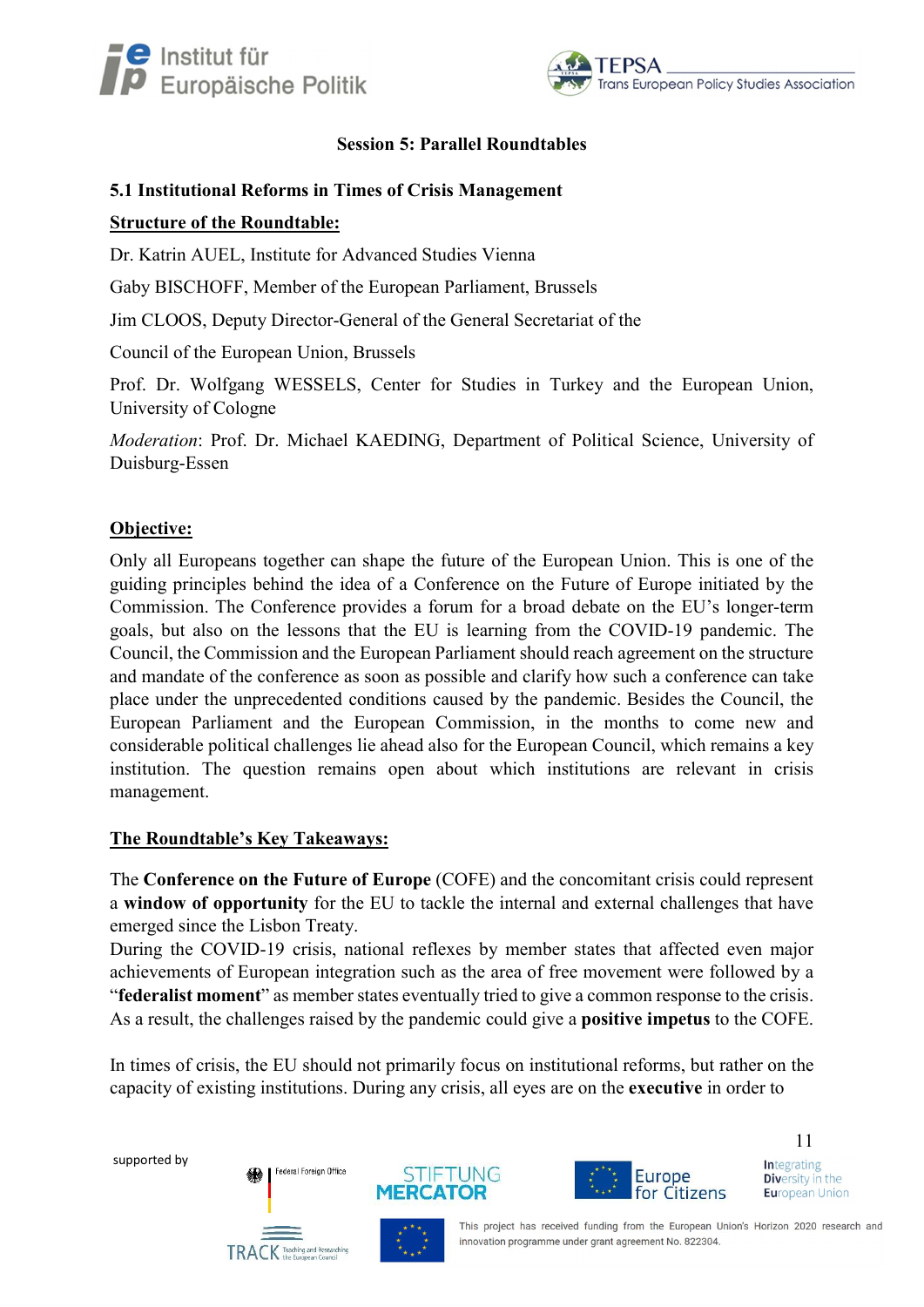



achieve urgent policy reforms. The European Council thus still represents a major player in any kind of institutional matter, given its leading role enshrined in the Treaties.

The success of the COFE will mostly depend on two questions, namely (1) how the agenda will be set, e.g. whether treaty changes and amendments to the Electoral Act will be explicitly taken off the agenda or not, and (2) whether and how citizens and civil society are going to be involved. After the recent blow to the controversial *Spitzenkandidaten* process, the possibility of introducing transnational lists could foster first order European elections. The Spitzenkandidatensystem is worth saving, but it needs a clear basis in the Treaty and it will be the parties' task to increasingly mobilise citizens across the EU.

## Outlook:

A joint Council position on the Conference on the Future of Europe will be an important step in allowing it to play a key part in shaping the EU's future.

## 5.2 European Social Cohesion and Social Security

## Structure of the Roundtable:

Prof. Dr. Iain BEGG, European Institute, London School of Economics and Political Science

Dr. Hrvoje BUTKOVIĆ, Institute for Development and International Relations, Zagreb

Prof. Dr. Miriam HARTLAPP, Center for Comparative Politics of Germany and France, Free University, Berlin

Dr. Rolf SCHMACHTENBERG, State Secretary at the Federal Ministry of Labour and Social Affairs, Berlin

Moderation: Pola SCHNEEMELCHER, Economist, Paris

## Objective:

Only by containing and fighting the consequences of the COVID-19 pandemic sustainably, investing in the European economy as well as strengthening social cohesion, can the European Union and its member states overcome the crisis permanently and effectively. An important way to achieve this is by further consistently implementing the principles of the European Pillar of Social Rights (EPSR). These should include an EU framework for minimum wages and a strengthened role of social partners. What can be learnt from the COVID-19 pandemic and what concrete measures are needed to strengthen resilience, solidarity and social justice in Europe? In order to be able to implement an effective action plan for a recovery after the pandemic, how can the German Presidency step up its efforts to implement the principles of the EPSR?

## The Roundtable's Key Takeaways:

The crisis has clearly placed a new focus on social problems offering new insights into the concrete measures needed to strengthen stability, solidarity and social justice in Europe. The situation of **migrant workers** has also been given the necessary priority during the crisis. The

supported by







**Integrating Diversity in the European Union** 

12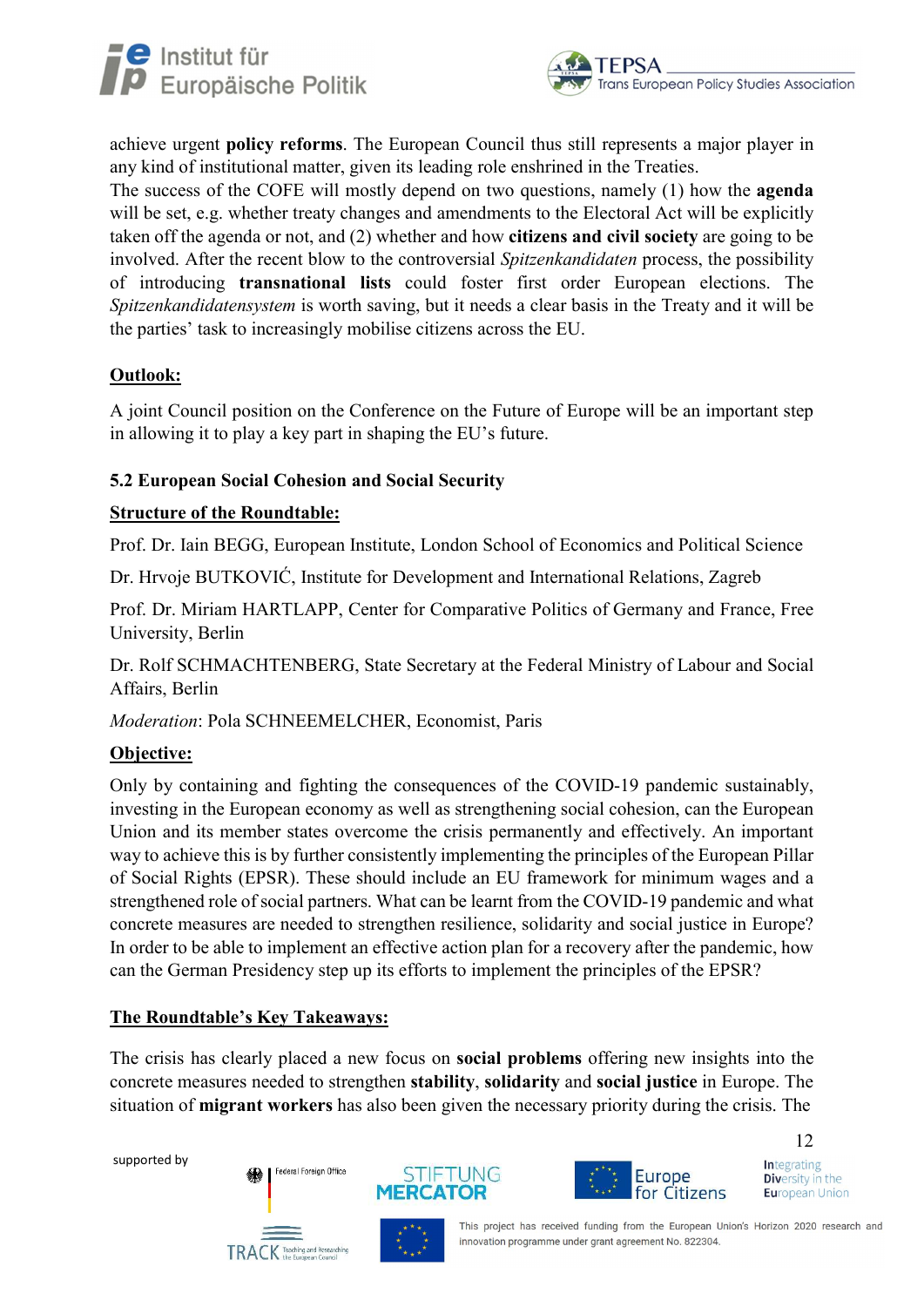



border closures during the pandemic revealed the need to better protect the social rights of migrant workers in host countries. Among the policy responses to the COVID-19 crisis agreed or on the table, there are some, such as the Support to mitigate Unemployment Risks in an Emergency (SURE) programme, which seem to address social cohesion. At the same time, it is not obvious how the instrument of the Next Generation EU will advance social cohesion.

The crisis could further represent a possible moment to implement the European Pillar of Social Rights (EPSR) as a binding law and to strengthen solidarity between member states. One suggested way forward could be to incorporate the EPSR as an annex into the Treaty on the Functioning of the European Union, in the same way that the Charter of Fundamental Rights was incorporated. To achieve this goal, however, it is necessary that the member states hand over far-reaching competences to the EU and engage in lengthy as well as challenging Treaty negotiations.

A key task of the German Council Presidency will be the implementation of a Europe-wide minimum wage. It is important to establish uniform regulations in this area, as there are currently excessive differences between individual member states. Another important critical issue is that politicians keep prioritising the market over social aspects to recover the economy, instead of focusing on the latter as well.

### Outlook:

The increased spending proposed at the EU level as a response to the COVID-19 crisis could represent a chance for turning the EPSR into a success story.

## 5.3 Youth Ideas

## Structure of the Roundtable:

Students from:

#EngagEUrCouncil

University of Magdeburg

University of Passau

Moderation: Julia KLEIN, University of Magdeburg; Julian PLOTTKA, University of Passau; Jana SCHUBERT, Institut für Europäische Politik, Berlin

## Objective:

Giving young European citizens a voice was an integral part of the German PPC organized by TEPSA and IEP. The roundtable gathered 30 young citizens from the Universities of Passau and Magdeburg as well as from the IEP's #EngagEUrCouncil project, who discussed policy ideas for the future of Europe along the "youth ideas" presented during the opening panel on the first day of the conference.

supported by







**Integrating Diversity in the European Union** 

13